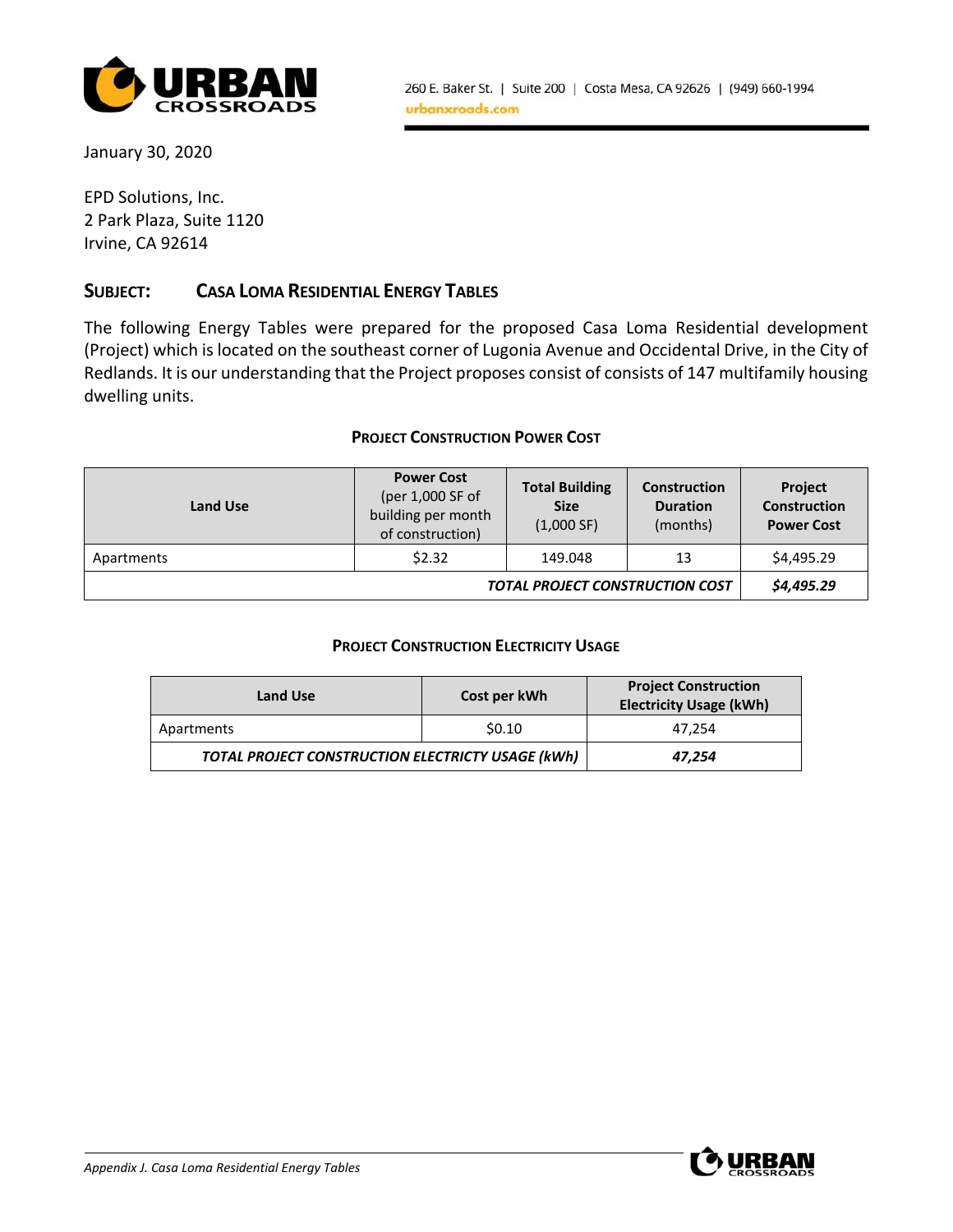# EPD Solutions, Inc. January 30, 2020 Page 2 of 5

### **CONSTRUCTION EQUIPMENT FUEL CONSUMPTION ESTIMATES**

| <b>Activity/Duration</b>                             | Equipment                  | <b>HP Rating</b> | Quantity     | <b>Usage</b><br><b>Hours</b> | Load<br><b>Factor</b> | HP-hrs/day | <b>Total Fuel</b><br>Consumption<br>(gal. diesel fuel) |
|------------------------------------------------------|----------------------------|------------------|--------------|------------------------------|-----------------------|------------|--------------------------------------------------------|
| <b>Site Preparation</b>                              | <b>Crawler Tractors</b>    | 212              | 4            | 8                            | 0.43                  | 2,917      | 1,577                                                  |
| $(10 \text{ days})$                                  | <b>Rubber Tired Dozers</b> | 247              | 3            | 8                            | 0.40                  | 2,371      | 1,282                                                  |
|                                                      | <b>Crawler Tractors</b>    | 212              | 3            | 8                            | 0.43                  | 2,188      | 2,365                                                  |
| Grading                                              | Excavators                 | 158              | $\mathbf{1}$ | 8                            | 0.38                  | 480        | 519                                                    |
| $(20 \text{ days})$                                  | Graders                    | 187              | $\mathbf{1}$ | 8                            | 0.41                  | 613        | 663                                                    |
|                                                      | <b>Rubber Tired Dozers</b> | 247              | 1            | 8                            | 0.40                  | 790        | 854                                                    |
|                                                      | Cranes                     | 231              | $\mathbf{1}$ | 8                            | 0.29                  | 536        | 6,663                                                  |
|                                                      | <b>Crawler Tractors</b>    | 212              | 3            | 8                            | 0.43                  | 2,188      | 27,200                                                 |
| <b>Building Construction</b><br>$(230 \text{ days})$ | Forklifts                  | 89               | 3            | 8                            | 0.20                  | 427        | 5,311                                                  |
|                                                      | <b>Generator Sets</b>      | 84               | 1            | 8                            | 0.74                  | 497        | 6,182                                                  |
|                                                      | Welders                    | 46               | $\mathbf{1}$ | 8                            | 0.45                  | 166        | 2,059                                                  |
| Paving<br>$(20 \text{ days})$                        | Pavers                     | 130              | 2            | 8                            | 0.42                  | 874        | 944                                                    |
|                                                      | Paving Equipment           | 132              | 2            | 8                            | 0.36                  | 760        | 822                                                    |
|                                                      | Rollers                    | 80               | 2            | 8                            | 0.38                  | 486        | 526                                                    |
| <b>Architectural Coating</b><br>$(20 \text{ days})$  | Air Compressors            | 78               | $\mathbf{1}$ | 8                            | 0.48                  | 300        | 324                                                    |
| TOTAL CONSTRUCTION FUEL DEMAND (GALLONS DIESEL FUEL) |                            |                  |              |                              |                       | 57,292     |                                                        |

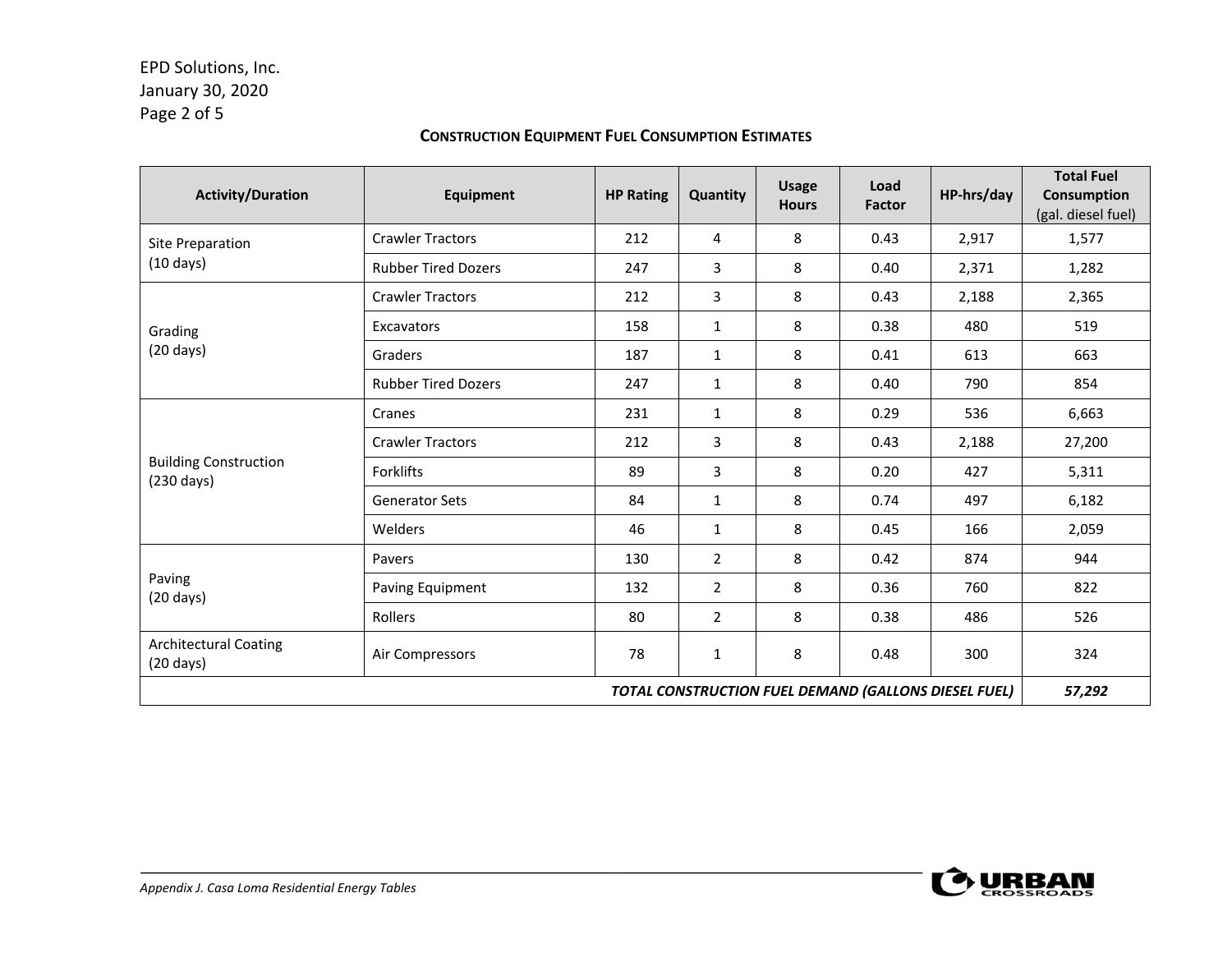| <b>Construction Activity</b>                         | Worker<br>Trips /<br>Day | <b>Trip</b><br>Length<br>(miles)    | <b>Vehicle</b><br><b>Miles</b><br><b>Traveled</b> | <b>Average</b><br><b>Vehicle Fuel</b><br>Economy (mpg) | <b>Estimated Fuel</b><br><b>Consumption</b><br>(gallons) |  |
|------------------------------------------------------|--------------------------|-------------------------------------|---------------------------------------------------|--------------------------------------------------------|----------------------------------------------------------|--|
|                                                      |                          | <b>2020 Construction Activities</b> |                                                   |                                                        |                                                          |  |
| Site Preparation<br>$(10 \text{ days})$              | 18                       | 14.7                                | 2,646                                             | 30.39                                                  | 87                                                       |  |
| Grading<br>$(20 \text{ days})$                       | 15                       | 14.7                                | 4,410                                             | 30.39                                                  | 145                                                      |  |
| <b>Building Construction</b><br>$(167 \text{ days})$ | 185                      | 14.7                                | 454,157                                           | 30.39                                                  | 14,943                                                   |  |
| <b>2021 Construction Activities</b>                  |                          |                                     |                                                   |                                                        |                                                          |  |
| <b>Building Construction</b><br>$(63 \text{ days})$  | 185                      | 14.7                                | 171,329                                           | 31.22                                                  | 5,488                                                    |  |
| Paving<br>$(20 \text{ days})$                        | 15                       | 14.7                                | 4,410                                             | 31.22                                                  | 141                                                      |  |
| <b>Architectural Coating</b><br>$(20 \text{ days})$  | 37                       | 14.7                                | 10,878                                            | 31.22                                                  | 348                                                      |  |
| TOTAL CONSTRUCTION WORKER FUEL CONSUMPTION           |                          |                                     |                                                   |                                                        | 21,152                                                   |  |

#### **CONSTRUCTION WORKER FUEL CONSUMPTION ESTIMATES**

## **CONSTRUCTION VENDOR FUEL CONSUMPTION ESTIMATES (MHD TRUCKS)**

| <b>Construction Activity</b>                         | Vendor<br>Trips /<br>Day | <b>Trip</b><br>Length<br>(miles) | <b>Vehicle</b><br><b>Miles</b><br><b>Traveled</b> | Average<br><b>Vehicle Fuel</b><br>Economy (mpg) | <b>Estimated Fuel</b><br><b>Consumption</b><br>(gallons) |  |
|------------------------------------------------------|--------------------------|----------------------------------|---------------------------------------------------|-------------------------------------------------|----------------------------------------------------------|--|
| 2020 Vendor Trips                                    |                          |                                  |                                                   |                                                 |                                                          |  |
| <b>Building Construction</b><br>$(167 \text{ days})$ | 24                       | 6.9                              | 27,079                                            | 9.29                                            | 2,916                                                    |  |
| 2021 Vendor Trips                                    |                          |                                  |                                                   |                                                 |                                                          |  |
| <b>Building Construction</b><br>$(63 \text{ days})$  | 24                       | 6.9                              | 10.215                                            | 9.45                                            | 1,081                                                    |  |
| TOTAL PROJECT MHD TRUCK TOTAL                        |                          |                                  |                                                   |                                                 | 3,997                                                    |  |

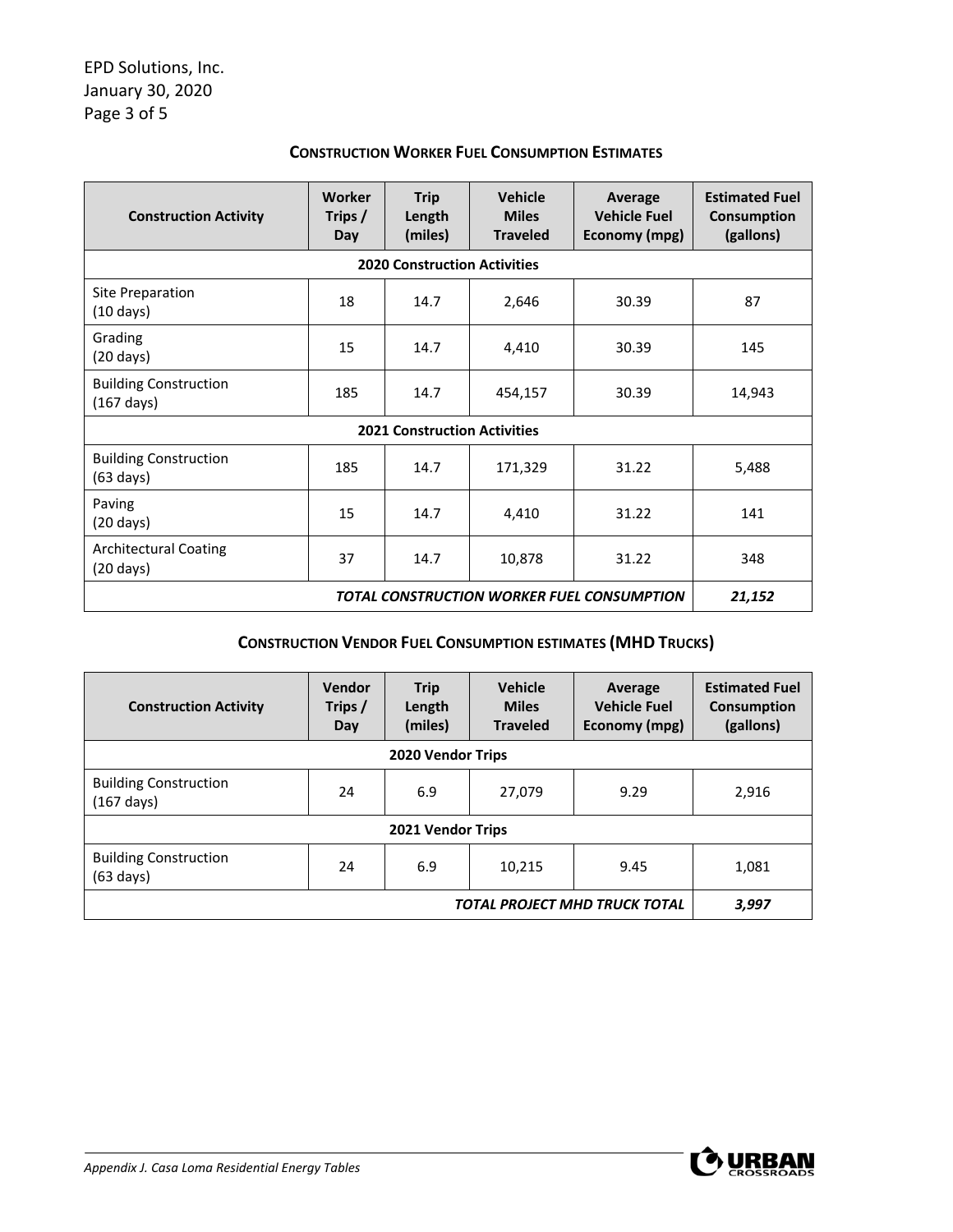### **CONSTRUCTION VENDOR FUEL CONSUMPTION ESTIMATES (HHD TRUCKS)**

| <b>Construction Activity</b>                         | Vendor<br>Trips /<br>Day | <b>Trip Length</b><br>(miles) | <b>Vehicle</b><br><b>Miles Traveled</b> | <b>Average Vehicle</b><br><b>Fuel Economy</b><br>(mpg) | <b>Estimated Fuel</b><br><b>Consumption</b><br>(gallons) |  |
|------------------------------------------------------|--------------------------|-------------------------------|-----------------------------------------|--------------------------------------------------------|----------------------------------------------------------|--|
| 2020 Vendor Trips                                    |                          |                               |                                         |                                                        |                                                          |  |
| <b>Building Construction</b><br>$(167 \text{ days})$ | 24                       | 6.9                           | 27,079                                  | 6.49                                                   | 4,171                                                    |  |
| 2021 Vendor Trips                                    |                          |                               |                                         |                                                        |                                                          |  |
| <b>Building Construction</b><br>$(63 \text{ days})$  | 24                       | 6.9                           | 10,215                                  | 6.60                                                   | 1,548                                                    |  |
| <b>2020 Hauling Trips</b>                            |                          |                               |                                         |                                                        |                                                          |  |
| Grading<br>$(20 \text{ days})$                       | 3,026                    | 20                            | 1,210,400                               | 6.49                                                   | 186,438                                                  |  |
| TOTAL PROJECT HHD TRUCK TOTAL                        |                          |                               |                                         |                                                        | 192,157                                                  |  |

#### **PROJECT‐GENERATED TRAFFIC ANNUAL FUEL CONSUMPTION**

| <b>Vehicle Type</b> | <b>Annual Vehicle</b><br><b>Miles Traveled</b> | <b>Average Vehicle Fuel</b><br>Economy<br>(mpg) | <b>Estimated Annual Fuel</b><br><b>Consumption (gallons)</b> |
|---------------------|------------------------------------------------|-------------------------------------------------|--------------------------------------------------------------|
| LDA                 | 2,013,487                                      | 31.22                                           | 64,493                                                       |
| LDT1                | 135,915                                        | 26.24                                           | 5,180                                                        |
| LDT <sub>2</sub>    | 657,732                                        | 24.37                                           | 26,994                                                       |
| <b>MDV</b>          | 437,357                                        | 19.73                                           | 22,171                                                       |
| LHD1                | 63,079                                         | 13.70                                           | 4,606                                                        |
| LHD <sub>2</sub>    | 19,284                                         | 14.13                                           | 1,365                                                        |
| <b>MHD</b>          | 65,451                                         | 9.45                                            | 6,928                                                        |
| HHD                 | 229,444                                        | 6.60                                            | 34,779                                                       |
| <b>OBUS</b>         | 4,935                                          | 5.88                                            | 840                                                          |
| <b>UBUS</b>         | 5,884                                          | 4.62                                            | 1,273                                                        |
| <b>MCY</b>          | 21,967                                         | 38.43                                           | 572                                                          |
| <b>SBUS</b>         | 2,973                                          | 7.92                                            | 375                                                          |
| MН                  | 3,698                                          | 5.83                                            | 635                                                          |
| <b>TOTAL</b>        | 3,661,205                                      |                                                 | 170,209                                                      |